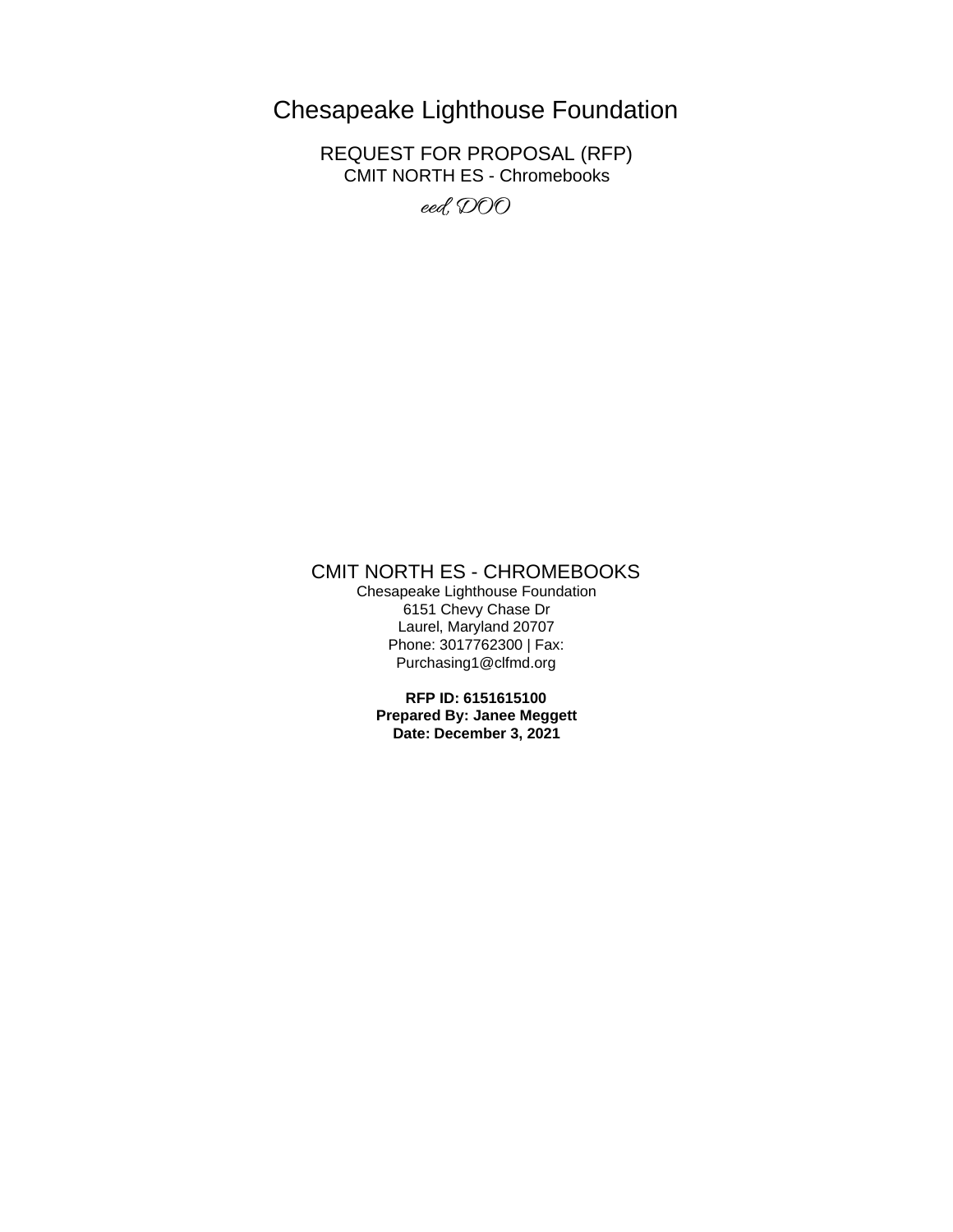### REQUEST FOR PROPOSAL CMIT NORTH ES - CHROMEBOOKS Laurel - Maryland

### **RFP ID:** 6151615100 **PROPOSAL SUBMISSION DEADLINE:** December 22, 2021, 4:00 PM, close of business **QUESTION SUBMISSION DEADLINE:** November 9, 2021

Questions may be submitted in written form to:

| <b>Contact Name:</b>     | Eric Derin                                       |
|--------------------------|--------------------------------------------------|
| <b>Contact Address:</b>  | 6151 Chevy Chase Drive<br>Laurel, Maryland 20707 |
| <b>Telephone Number:</b> | 3017762300                                       |
| <b>Email Address:</b>    | Edering@clfmd.org                                |

### **INTRODUCTION**

Chesapeake Lighthouse Foundation invites and welcomes proposals for their CMIT NORTH ES - Chromebooks project. Based on your previous work experience, your firm has been selected to receive this RFP and is invited to submit a proposal. Please take the time to carefully read and become familiar with the proposal requirements. All proposals submitted for consideration must be received by the time specified above under the "PROPOSAL SUBMISSION DEADLINE."

*BIDDERS SHOULD NOTE THAT ANY AND ALL WORK INTENDED TO BE SUBCONTRACTED AS PART OF THE BID SUBMITTAL MUST BE ACCOMPANIED BY BACKGROUND MATERIALS AND REFERENCES FOR PROPOSED SUBCONTRACTOR(S) – NO EXCEPTIONS.*

### **PROJECT AND LOCATION**

The project associated with this RFP is or shall be located at 6151 Chevy Chase Dr, Laurel, Maryland 20707.

### **PROJECT MANAGER CONTACT INFORMATION**

The following individual(s) are the assigned contacts for the following:

For questions or information regarding All Aspects, contact:

| Name:         | <b>Fric Derin</b>             |
|---------------|-------------------------------|
| Title:        | <b>Director Of Operations</b> |
| <b>Phone:</b> | 3017762300                    |
| Fax:          |                               |
| Email:        | Ederin@clfmd.org              |

For questions or information regarding All Aspects, contact:

| Name:         | Matt Sahin              |
|---------------|-------------------------|
| Title:        | <b>IT Technician</b>    |
| <b>Phone:</b> | (443) 757-5280          |
| Fax:          |                         |
| Email:        | Matt@cmitelementary.org |

### **PROJECT OBJECTIVE**

The objective and ultimate goal for this project is the objective and ultimate goal for this project are students will be able to utilize devices that will give access to the school's curriculum whenever they need to. additionally, access to software used to mitigate gaps in learning will address academic loss and decrease the academic impact of the pandemic..

### **PROJECT SCOPE AND SPECIFICATIONS**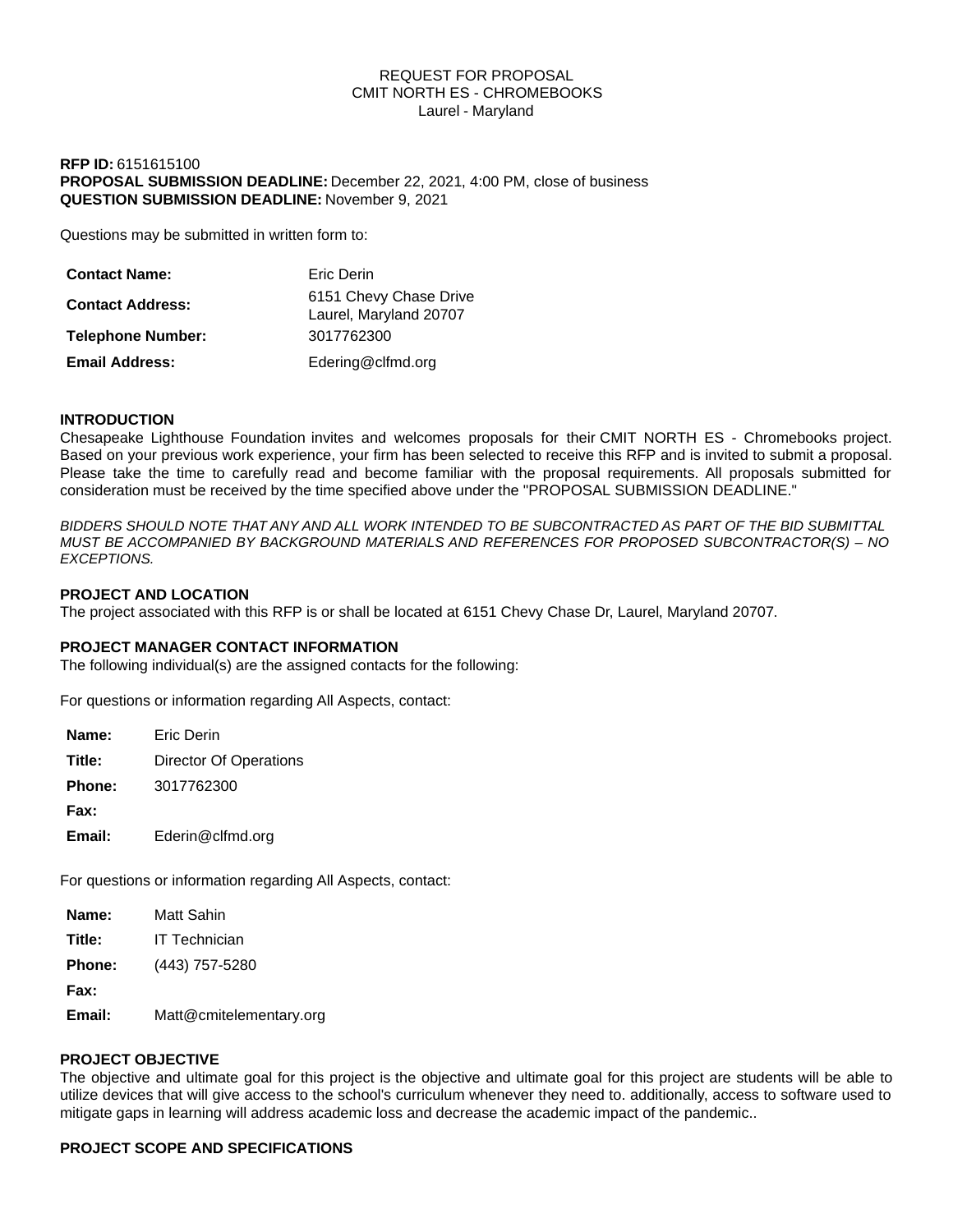The Project Scope and Specification are:

# Quantity: x300

- Header Manufacturer Lenovo Express Models Brand Lenovo Product Line Lenovo 300e Chromebook (2nd Gen) AST Model 82CE Localization English Country Kits United States Packaged Quantity 1
- System Notebook Type Chromebook Mechanical Design 360° flip design Platform Chrome OS Hard Drive Capacity 32 GB Embedded Security Google Security Chip H1
- Processor Type A4 Number of Cores Dual-Core Processor Number A4-9120C Manufacturer AMD Clock Speed 1.6 GHZ Max Turbo Speed 2.4 GHZ Features Integrated memory controller
- Cache Memory Type L2 cache Installed Size 1 megabyte

### RAM

Technology DDR4 SDRAM Installed Size 4 GB Configuration Features Provided memory is soldered Memory Speed 1866 megahertz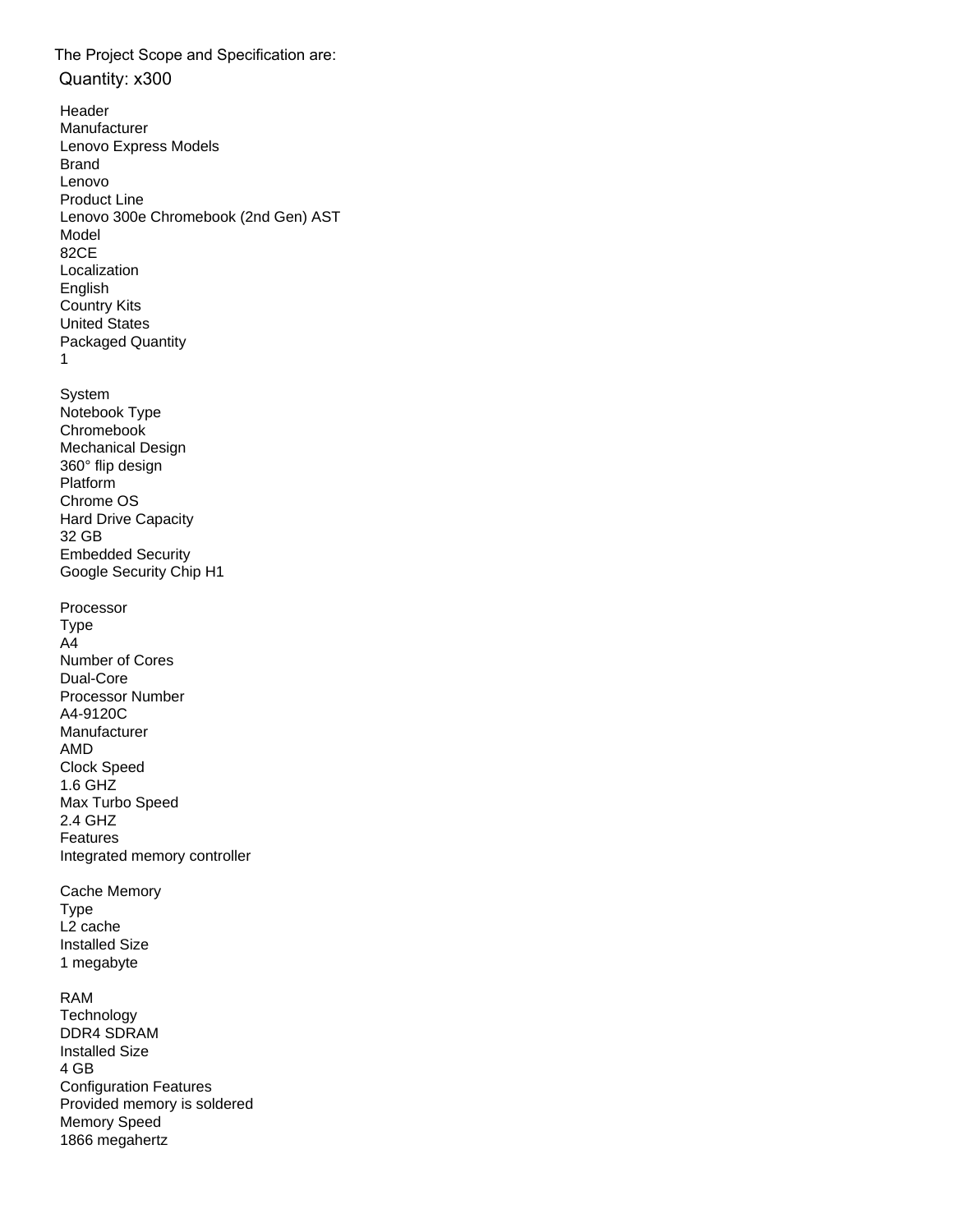Rated Memory Speed 1866 megahertz

Hard Drive Type **SSD** SSD Form Factor eMMC Capacity 32 GB Hard Drive Features eMMC 5.1 Optical Storage Drive Type No optical drive Type None Card Reader Type Card reader Supported Flash Memory microSD Display Type LED Touchscreen Yes (10-point multi-touch) LCD Backlight Technology LED backlight TFT Technology IPS Diagonal Size 11.6 inch Diagonal Size (metric) 29.5 centimetre Native Resolution 1366 x 768 Display Resolution Abbreviation HD Widescreen Display Yes Image Aspect Ratio 16:9 Image Brightness 250 candela per square metre Bezel Type Flat front Monitor Features Anti-fingerprint, Anti-glare

Video Output Graphics Processor AMD Radeon R4 Graphics Processor Series AMD Radeon R4

Digital Camera Webcam Capability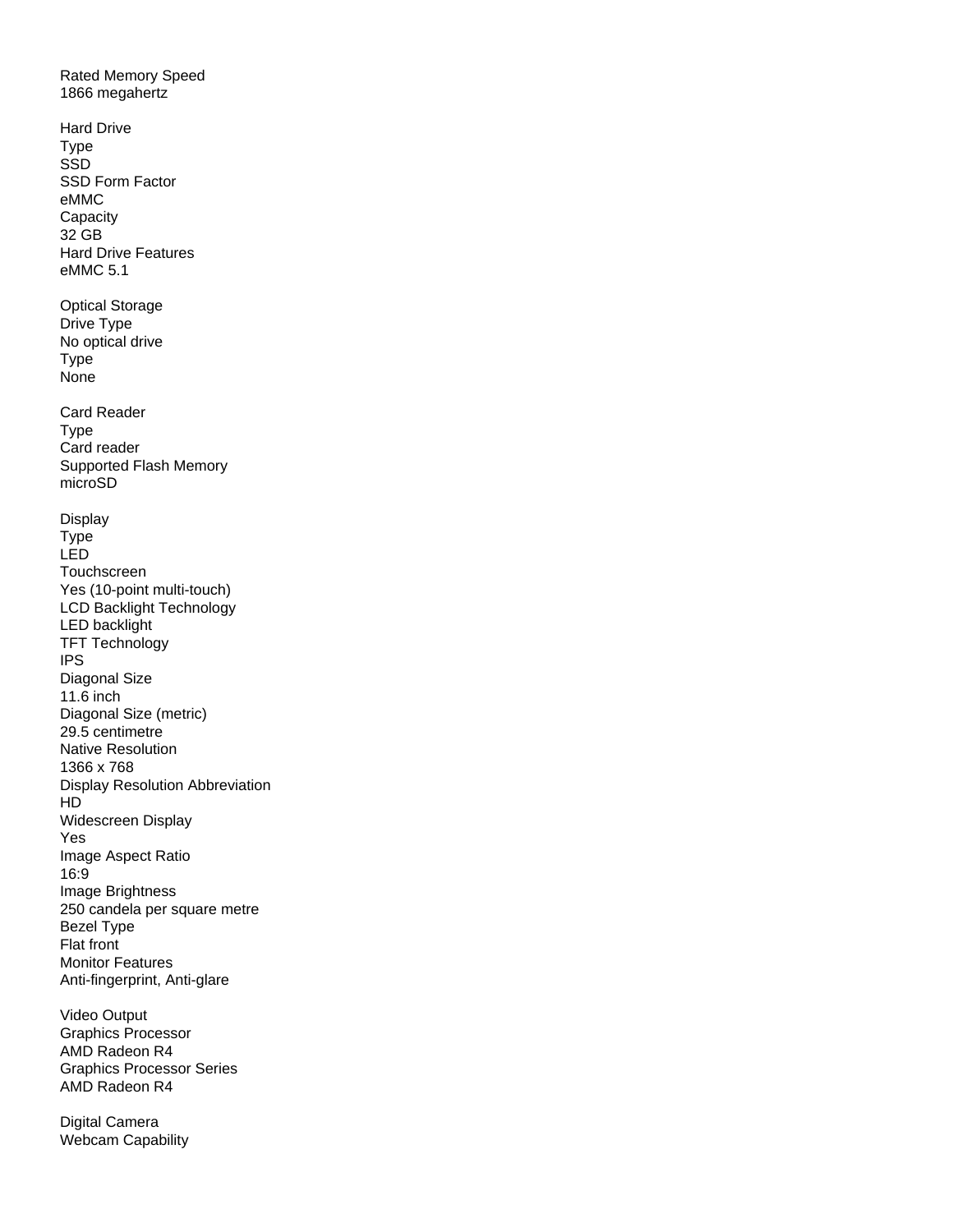Yes Resolution 720p Audio Output Type Stereo speakers Audio Codec DA7219 Compliant Standards High Definition Audio Audio Input Type Microphone Input Device Type Keyboard, Touchpad Features Anti-pry key caps, Multi-touch touchpad, Spill-resistant Keyboard Keyboard Localization US Keyboard Layout **QWERTY** Networking Wireless NIC Atheros QCA6174A Interface (Bus) Type M.2 Card Data Link Protocol Bluetooth 4.2, IEEE 802.11a, IEEE 802.11ac, IEEE 802.11b, IEEE 802.11g, IEEE 802.11n Wireless Protocol 802.11a/b/g/n/ac, Bluetooth 4.2 Features Dual stream (2x2) Interfaces USB 3.0 Ports Qty 2 USB-C Ports Qty 2 USB-C Features USB Power Delivery Interfaces 2 x USB 3.1 Gen 1, 2 x USB-C 3.1 Gen 1 (supports DisplayPort Alt Mode) (Power Delivery), Headphone/microphone combo jack OS Provided Family Chrome OS Type Google Chrome OS Power Device Power Provided 45 watt Nominal Voltage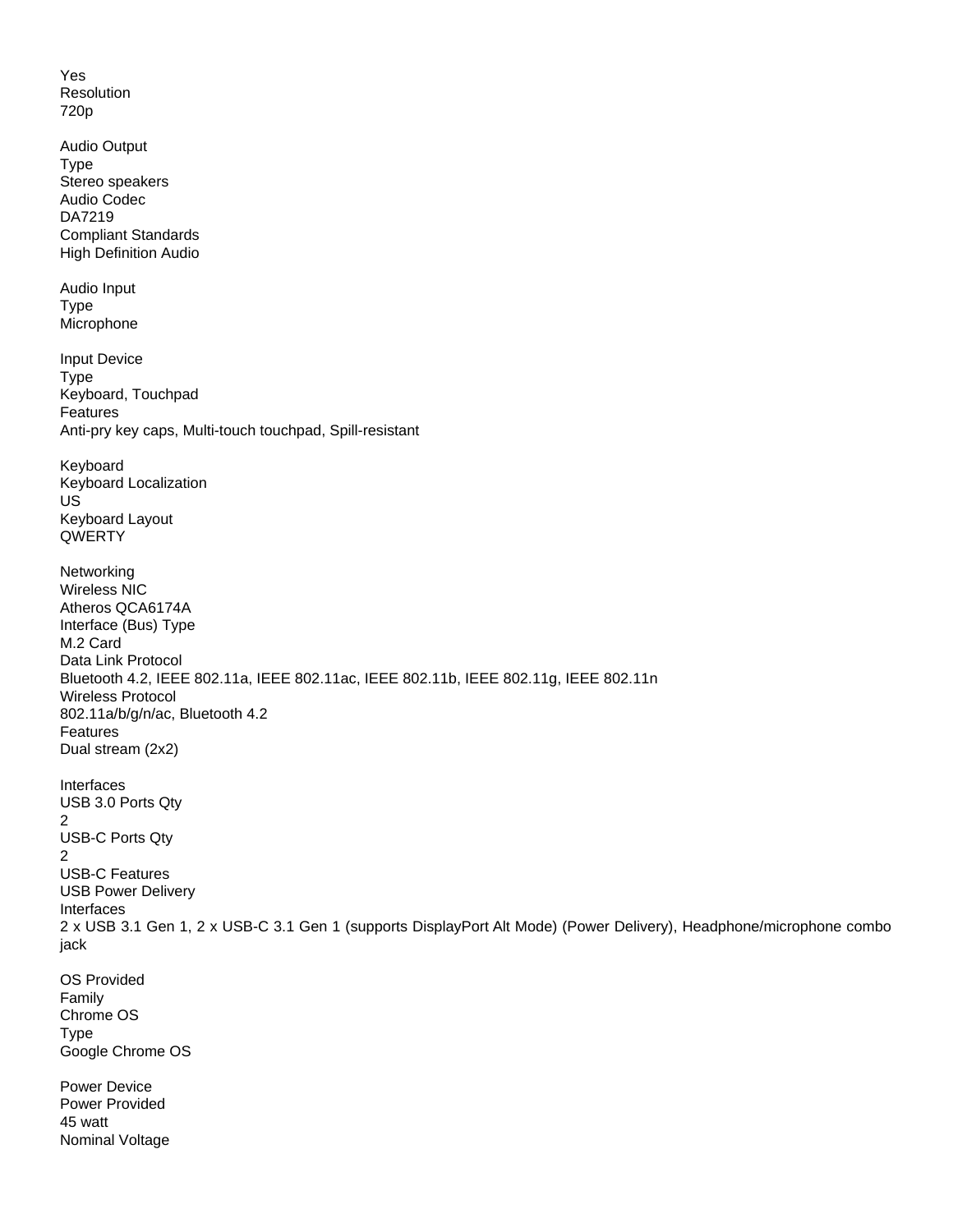AC 120/230 V Frequency Required 50/60 hertz **Battery Technology** Lithium ion **Capacity** 47 watt hour(s) Run Time (Up To) 10 Hours Miscellaneous Color Black Color Category Black Case Material Polycarbonate ABS Included Accessories USB-C power adapter Manufacturer Selling Program **TopSeller** Compliant Standards Energy-Related Products (ErP) Lot 3, RoHS Features MIL-STD-810G tested Theft/Intrusion Protection Security lock slot (cable lock sold separately) Security Slot Type Kensington security slot Environmental Standards ENERGY STAR Certified Yes TCO Certified Yes TCO Certification TCO Certified Notebooks 8 Dimensions & Weight Width 11.4 inch Depth 8 inch Height 0.8 inch Weight 2.89 lbs

Service & Support Type 1-year warranty

Service & Support Details Service & Support Limited warranty - 1 year - carry-in

### **SCHEDULED TIMELINE**

The following timeline has been established to ensure that our project objective is achieved; however, the following project timeline shall be subject to change when deemed necessary by management.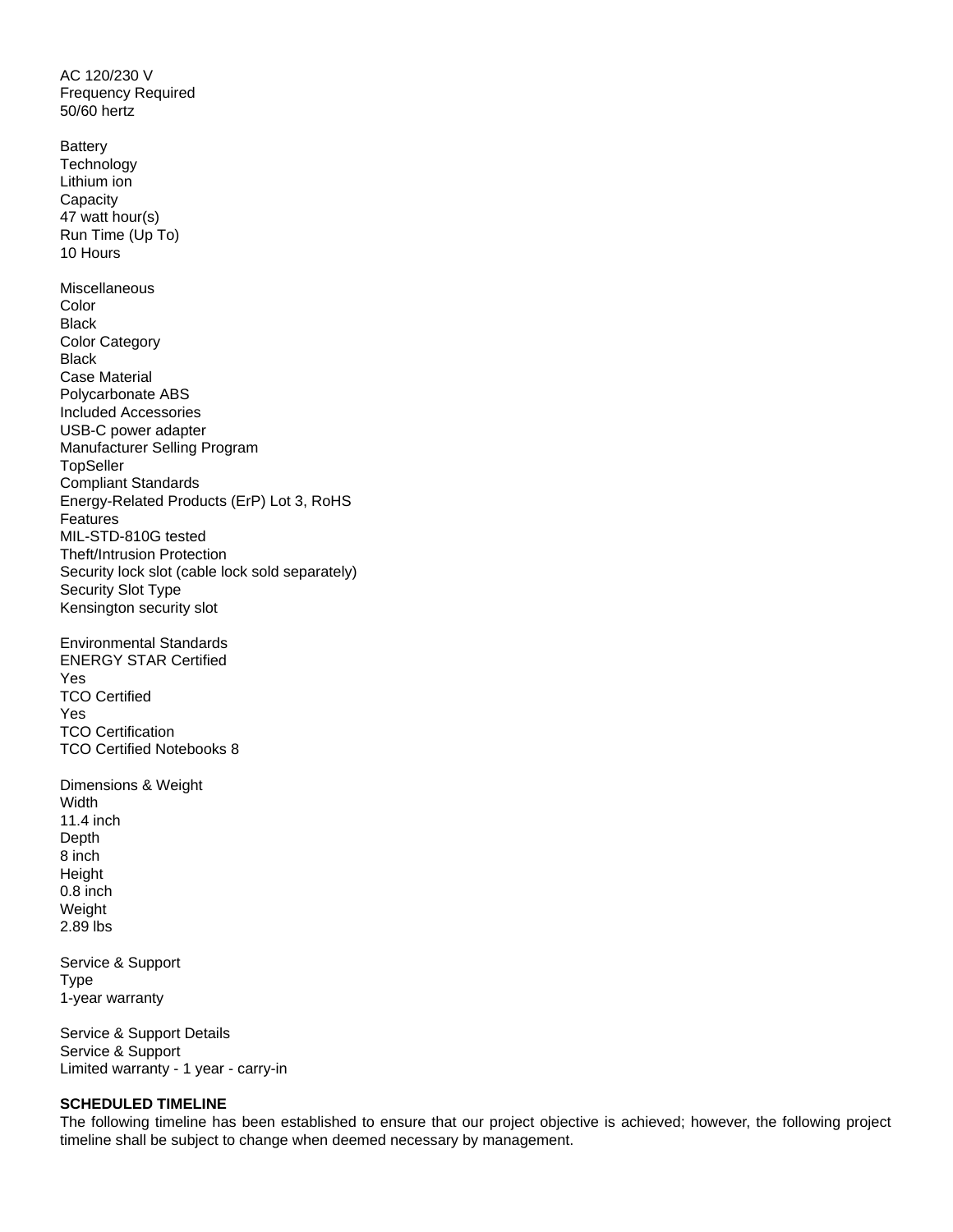Start of Project: **December 3, 2021** 

# **PROPOSAL BIDDING REQUIREMENTS**

### **PROJECT PROPOSAL EXPECTATIONS**

Chesapeake Lighthouse Foundation shall award the contract to the proposal that best accommodates the various project requirements. Chesapeake Lighthouse Foundation reserves the right to: (i) award any contract prior to the proposal deadline or prior to the receipt of all proposals, (ii) award the contract to more than one Bidder, and (iii) refuse any proposal or contract.

### **DEADLINE TO SUBMIT PROPOSAL**

All proposals must be received by Chesapeake Lighthouse Foundation no later than 4:00 PM, close of business on December 22, 2021 for consideration in the project proposal selection process.

### **PROPOSAL SELECTION CRITERIA**

Only those proposals received by the stated deadline will be considered. All proposals, submitted by the deadline, will be reviewed and evaluated based upon information provided in the submitted proposal. In addition, consideration will be given to cost and performance projections. Furthermore, the following criteria will be given considerable weight in the proposal selection process:

- 1. Proposals received by the stipulated deadline must be in the correct format.
- 2. Bidder's alleged performance effectiveness of their proposal's solution.
- 3. Bidder's performance history and alleged ability to timely deliver proposed services.
- 4. Bidder's ability to provide and deliver qualified personnel having the knowledge and skills required to effectively and efficiently execute proposed services.
- 5. Overall cost effectiveness of the proposal.

Chesapeake Lighthouse Foundation reserves the right to cancel, suspend, and/or discontinue any proposal at any time, without obligation or notice to the proposing bidder.

### **PROPOSAL SUBMISSION FORMAT**

The following is a list of information that the Bidder should include in their proposal submission:

### **Summary of Bidder Background**

- 1. Bidder's Name(s)
- 2. Bidder's Address
- 3. Bidder's Contact Information (and preferred method of communication)
- 4. Legal Formation of Bidder (e.g. sole proprietor, partnership, corporation)
- 5. Date Bidder's Company was Formed
- 6. Description of Bidder's company in terms of size, range and types of services offered and clientele.
- 7. Bidder's principal officers (e.g. President, Chairman, Vice President(s), Secretary, Chief Operating Officer, Chief Financial Officer, General Managers) and length of time each officer has performed in his/her field of expertise.
- 8. Bidder's Federal Employee Identification Number (FEIN)
- 9. Evidence of legal authority to conduct business in Maryland (e.g. business license number).
- 10. Evidence of established track record for providing services and/or deliverables that are the subject of this proposal.
- 11. Organization chart showing key personnel that would provide services to Chesapeake Lighthouse Foundation

### **Financial Information**

- State whether the Bidder or its parent company (if any) has ever filed for bankruptcy or any form of reorganization under the bankruptcy code.
- State whether the Bidder or its parent company (if any) has ever received any sanctions or is currently under investigation by any regulatory or governmental body.

### **Proposed Outcome**

Summary of timeline and work to be completed.

# **Equipment or Service**